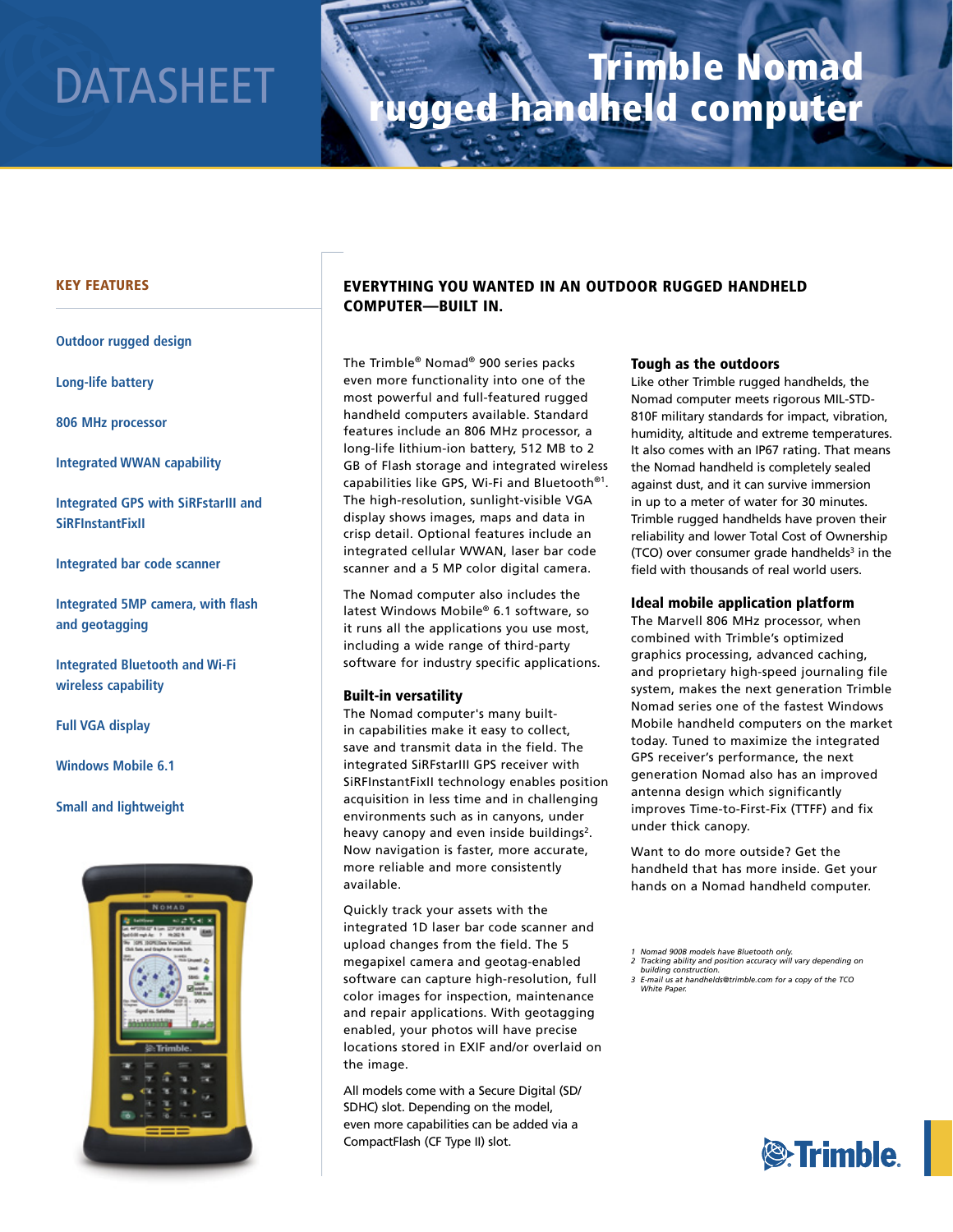## Trimble Nomad rugged handheld computer

#### STANDARD FEATURES

- Windows Mobile 6.1 (Professional in WWAN models; Classic in all other models)
- Marvell 806 MHz XScale processor
- 128 MB DDR SDRAM
- 512 MB to 2 GB non-volatile Flash storage (4 GB SD card included with camera models)
- Full VGA display, sunlight-readable color TFT
- Touchscreen
- Rugged submersible design
- Integrated speaker and microphone
- Integrated Bluetooth 2.0
- Secure Digital (SD/SDHC) slot
- Numeric keypad • Notification LEDs
- USB host and client
- 
- Headset jack (2.5 mm mono audio and microphone) • 15-hour battery life (in active use with default settings)
- Keypad backlight for night use
- 12-month limited warranty

#### CONFIGURATION OPTIONS (See Nomad Configurations table below for details)

- Integrated Quad-band GSM GPRS/EDGE capability
- Integrated GPS (SiRFstarIII, WAAS / SBAS capable, SiRFInstantFixII)
- Integrated Wi-Fi wireless capability
- CompactFlash (CF) (Type II) slot
- Integrated laser 1D bar code scanner
- Integrated digital camera (color, 5 megapixel resolution, with flash)
- Serial boot with 9-pin RS-232 port

#### STANDARD SOFTWARE

- Microsoft Office Mobile Notes/Tasks Word Mobile **• Calculator** Excel Mobile **• Windows Media Player**<br> **• Windows Media Player**<br>
• Microsoft Pictures and **•** Outlook Mobile Pocket OneNote<br> **Contacts/Calendar • Contacts/Calendar<br>
• Adobe Reader LE<br>
• Adobe Reader LE** • Internet Explorer Mobile
- STANDARD ACCESSORIES
- Rechargeable Li-ion battery module User's quide
- Rugged stylus with spring-loaded tip Hand strap
- 
- AC charger and international adapters Getting Started CD with ActiveSync
- $\bullet$  USB data cable • Standard Cap

#### OPTIONAL ACCESSORIES

- 
- Deluxe case with belt clip & neck strap Range pole bracket
- Serial boot with 9-pin RS-232 port 12 V vehicle charger<br>• Serial interface cable Vehicle mount
- $\bullet$  Serial interface cable
- AA battery module Trigger pistol grip
- Spare battery charger

#### PHYSICAL

Size . . . . . . . . . . . . . . . . . . . . 6.92 in x 3.92 in x 1.96 in (17.6 cm x 10 cm x 5.0 cm) Weight . . . . . . . . . . . . . . . . . . . 21 ounces (596 g) including rechargeable battery Housing . . . . . . . . . . . . . . . . . . . . . . . . . . . . . . . . . . . . . . . . . . . . . . . . Polycarbonate Color . . . . . . . . . . . . . . . . . . . . . . . Yellow w/Black, Grey w/Black or Green w/Black

CERTIFICATIONS: FCC, CE/R & TTE, IC (Canada), C-Tick, RoHS Compliant, PTCRB, GCF Compliant, AT&T network compatible, Section 508 compliant, CCX v4 ASD, MIL-STD-461E RE102, MIL-STD-461E RS103

© 2010, Trimble Navigation Limited. All rights reserved. Trimble and the Globe & Triangle logo and Nomad are trademarks<br>of Trimble Navigation Limited registered in the United States and in other countries. Windows and the

| YOUR AUTHORIZED TRIMBLE DISTRIBUTION PARTNER |
|----------------------------------------------|

#### ENVIRONMENTAL SPECIFICATIONS

| <b>Meets or exceeds:</b> |                                                                                                |
|--------------------------|------------------------------------------------------------------------------------------------|
|                          | Water  Immersed in 3.3 ft (1 meter) of water for 30 minutes                                    |
|                          | Water Jet 0.5 in dia. @ 8.2 ft-9.8 ft, 26.4 gallons/min                                        |
|                          | (Water Jet 12.5 mm dia. @ 2.5 m-3 m, 100 Liter/min)                                            |
|                          | MIL-STD-810F, Method 512.4, Procedure I, IEC-529, IP67                                         |
|                          | Sand & dust 8 hours of operation with blowing talcum powder                                    |
|                          | MIL-STD-810F, Method 510.3, Procedure I, II, IEC-529, IP67                                     |
|                          | Drop  26 drops at room temperature from 4 ft (1.22 m)                                          |
|                          | onto plywood over concrete                                                                     |
|                          | 6 additional drops at $-22$ °F ( $-30$ °C)                                                     |
|                          | 6 additional drops at 140 °F (60 °C)                                                           |
|                          | MIL-STD-810F, Method 516.5, Procedure IV                                                       |
|                          | Vibration General Minimum Integrity and Loose Cargo tests                                      |
|                          | MIL-STD-810F, Method 514.5, Procedure I, II                                                    |
|                          |                                                                                                |
|                          | MIL-STD-810F, Method 501.4, Procedure II                                                       |
|                          | MIL-STD-810F, Method 502.4, Procedure I, II, III                                               |
|                          | Storage Temperature40 °F to 158 °F (-40 °C to 70 °C)                                           |
|                          | MIL-STD-810F. Method 501.4. Procedure I                                                        |
|                          | MIL-STD-810F, Method 502.4, Procedure I, II, III                                               |
|                          |                                                                                                |
|                          | MIL-STD-810F, Method 503.4, Procedure I                                                        |
|                          |                                                                                                |
|                          | MIL-STD-810F. Method 507.4                                                                     |
|                          |                                                                                                |
|                          | to 40,000 ft (12,192 m) at -22 °F (-30 °C)<br>MIL-STD-810F, Method 500.5, Procedure I, II, III |
|                          |                                                                                                |
| <b>ELECTRICAL</b>        |                                                                                                |
|                          |                                                                                                |

| Memory128 MB DDR SDRAM; ~30 MB reserved                                 |
|-------------------------------------------------------------------------|
| Storage 512 MB to 2 GB onboard non-volatile NAND Flash; ~50 MB reserved |
|                                                                         |
| 1x Type II CF slot (900B, 900L, 900X)                                   |
| 4 GB SD card included in camera-equipped Nomad 900 models               |
| Display 480 x 640 pixel (VGA) 16-bit color TFT with LED backlight       |
|                                                                         |
| I/O  USB host and client, power, headset jack                           |
|                                                                         |
|                                                                         |
| WLAN: Wi-Fi (CCX v4 ASD) (802.11b/g);                                   |
| WWAN: Ouad-band GSM GPRS/EDGE                                           |
|                                                                         |

*4 To ensure best performance when temperatures are below –4 °F (–20 °C), be sure battery is inserted in the*  device only when in use. When device is not in use at these temperatures, keep batteries in a pocket or<br>stored in a warmer area.<br>5 2–4 m (50%–95%) accuracy determined using Horizontal Root Mean Squared method – Open Sky.

#### NOMAD CONFIGURATIONS

|              | <b>Flash</b> | <b>Card</b> | <b>BT</b>                 | <b>GPS</b>                | Wi-Fi                     | <b>WWAN</b>               | <b>Camera</b>             | <b>Bar code</b>           |
|--------------|--------------|-------------|---------------------------|---------------------------|---------------------------|---------------------------|---------------------------|---------------------------|
|              |              | slots       |                           |                           |                           |                           |                           | scanner                   |
| <b>900B</b>  | 512 MB       | SD/CF       | $\boldsymbol{\mathsf{x}}$ |                           |                           |                           |                           |                           |
| 900L         | $1$ GB       | SD/CF       | X                         | $\boldsymbol{\mathsf{x}}$ | $\boldsymbol{\mathsf{x}}$ |                           |                           |                           |
| <b>900LC</b> | $1$ GB       | <b>SD</b>   | $\boldsymbol{\mathsf{x}}$ | $\boldsymbol{\mathsf{x}}$ | $\boldsymbol{\mathsf{x}}$ |                           | $\boldsymbol{\mathsf{x}}$ |                           |
| <b>900LE</b> | $1$ GB       | <b>SD</b>   | $\boldsymbol{\mathsf{x}}$ | X                         | $\boldsymbol{\mathsf{x}}$ |                           | $\boldsymbol{\mathsf{x}}$ | $\boldsymbol{\mathsf{x}}$ |
| 900X         | $2$ GB       | SD/CF       | $\boldsymbol{\mathsf{x}}$ | $\boldsymbol{\mathsf{x}}$ | $\boldsymbol{\mathsf{x}}$ | $\boldsymbol{\mathsf{x}}$ |                           |                           |
| <b>900XE</b> | $2$ GB       | <b>SD</b>   | $\mathbf{x}$              | $\boldsymbol{x}$          | $\boldsymbol{\mathsf{x}}$ | $\boldsymbol{\mathsf{x}}$ | $\boldsymbol{\mathsf{x}}$ | $\boldsymbol{\mathsf{x}}$ |
| <b>800LC</b> | $1$ GB       | <b>SD</b>   | $\boldsymbol{\mathsf{x}}$ | $\boldsymbol{\mathsf{x}}$ | $\boldsymbol{\mathsf{x}}$ |                           | $\boldsymbol{\mathsf{x}}$ |                           |

*Color display images shown may vary slightly from actual display. Specifications subject to change without notice. Trimble Nomad has tested compatible with Cisco wireless access points with CCX features.*



**Trimble Navigation Limited** P.O. Box 947 Corvallis, OR 97339 541-750-9200 Phone www.trimble.com/rugged



 $C \in \mathbf{C}$ 



#### www.trimble.com

- 
- Stylus lanyard Screen protectors
	-

• Microsoft Pictures and Videos<br>• Online help

- 
- 
- Carry case Extended Cap
	-
	-
	-
	-
	-